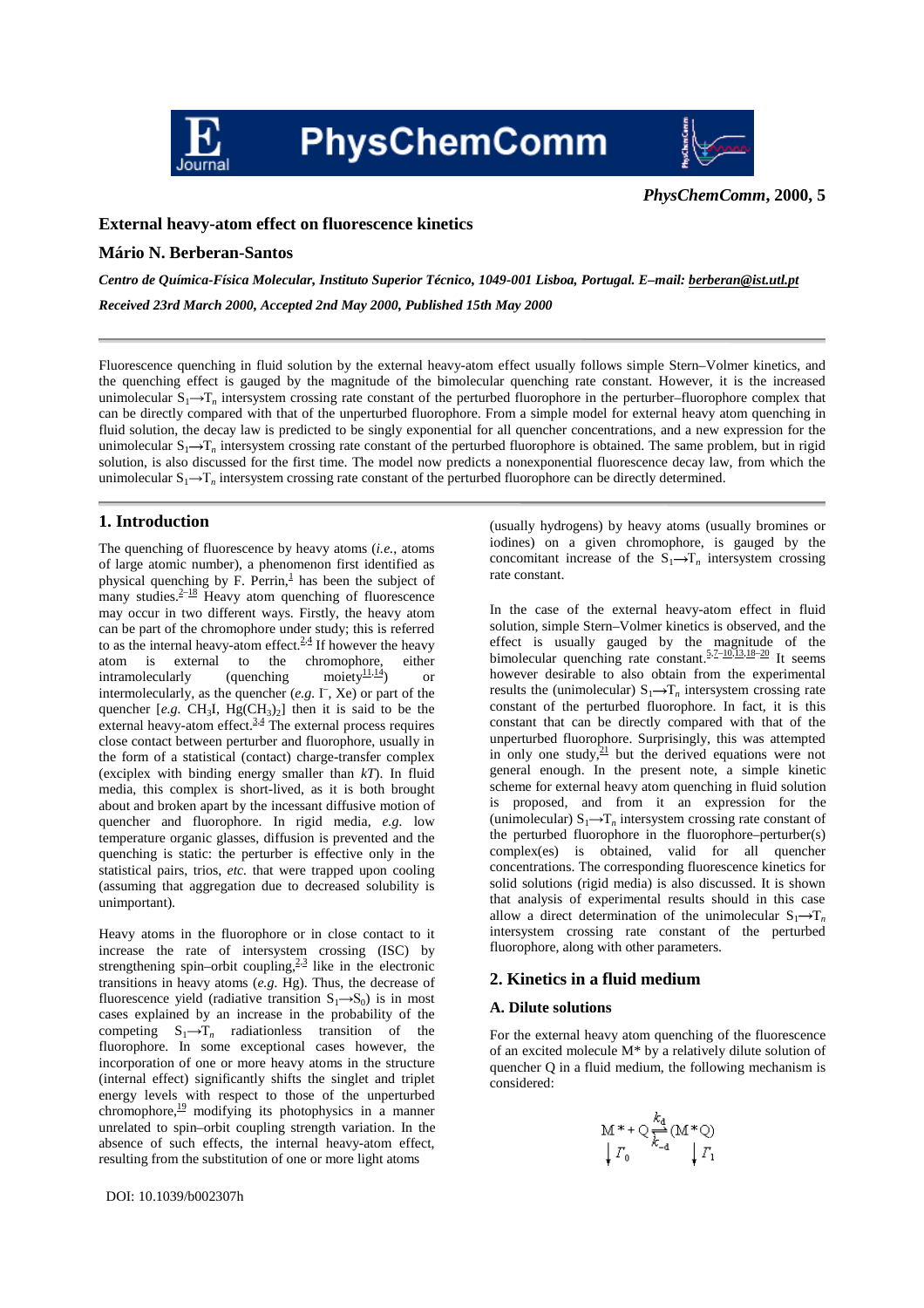It is assumed that no stable (bound) complex between the ground or excited state fluorophore and Q exists. (M\*Q) is therefore a statistical (contact) complex. It is also assumed that: (i) the concentration of M is much smaller than that of Q, as usual; (ii) Q is relatively dilute (below 0.1 M, say), so that the probability of statistical complexes of the type  $(M^*Q_n)$ , with  $n > 1$ , is negligible; (iii) no excited processes exist involving M\* and Q, other than enhanced ISC. Electron transfer, in particular, is not considered.

The rate constants  $k_d$  and  $k_{-d}$  correspond to the formation and dissociation of the complex by mutual diffusion, and the rate constants  $\Gamma_0$  and  $\Gamma_1$  account for all unimolecular decay processes; the rate constant of the unperturbed fluorophore is therefore

$$
\Gamma_0 = k_{\rm F} + k_{\rm IC} + k_{\rm ISC}^0 = \frac{1}{\tau_0} \tag{1}
$$

where  $k_F$  is the radiative rate constant,  $k_{IC}$  is the internal conversion rate constant,  $k_{\text{ISC}}$  is the intersystem crossing rate constant, and  $\tau_0$  is the intrinsic lifetime. The effect of the perturber on the radiative and internal conversion processes is neglected, since the complex is assumed to be unstable, and the radiative transition (fluorescence) spinallowed. It is therefore assumed that the perturbed fluorophore relaxation processes only differ by an increased intersystem crossing rate

$$
\Gamma_1 = k_{\rm F} + k_{\rm IC} + k_{\rm ISC}^1 = \frac{1}{\tau_1} \tag{2}
$$

or,

$$
\Gamma_1 = \Gamma_0 + \Delta k_{\text{ISC}} \tag{3}
$$

where  $\Delta k_{\text{ISC}} = k_{\text{ISC}}^1 - k_{\text{ISC}}^0$ . In this way, the total fluorescence intensity will be directly proportional to the sum  $[M^*] + [(M^*Q)]$ , since the radiative rate constant is the same for both species.

Considering the usual steady-state experiment (low intensity continuous irradiation, with intensity *I*), and supposing that only isolated molecules M are directly excited (*i.e.*, that the fraction of M involved in ground state statistical pairs (MQ) is negligible), the following rate equations apply,

$$
\frac{d[M^*]}{dt} = I - \Gamma_0[M^*] - k_d[M^*][Q] + k_{-d}[(M^*Q)] \tag{4}
$$

$$
\frac{d[(M^*Q)]}{dt} = -\Gamma_1[(M^*Q)] + k_d[M^*][Q] - k_{-d}[(M^*Q)] \tag{5}
$$

One obtains for the photostationary state that

$$
[\mathbf{M}^*] = \frac{I}{\Gamma_0 + \frac{k_d \Gamma_1 [\mathbf{Q}]}{k_{-d} + \Gamma_1}}
$$
(6)

$$
[(M * Q)] = \frac{k_d}{k_{-d} + \Gamma_1} [M^*][Q] \tag{7}
$$

hence

$$
[M^*]+[(M^*Q)] = I \frac{1 + \frac{k_d[Q]}{k_{-d} + \Gamma_1}}{\Gamma_0 + \frac{k_d \Gamma_1[Q]}{k_{-d} + \Gamma_1}}
$$
(8)

For  $[Q] = 0$ , eqn. (8) reduces to

$$
\left[\mathbf{M}^*\right]_0 = \frac{I}{\Gamma_0} \tag{9}
$$

The ratio of the fluorescence intensities in the absence, and in the presence of quencher,  $F_0$  and  $F$ , respectively, is now obtained as

$$
\frac{F_0}{F} = \frac{[M^*]}{[M^*] + [(M^*Q)]} = \frac{1 + \frac{k_d}{k_{-d} + \Gamma_1} \left(\frac{\Gamma_1}{\Gamma_0}\right) [Q]}{1 + \frac{k_d}{k_{-d} + \Gamma_1} [Q]}
$$
(10)

Using eqn.  $(3)$ , eqn.  $(10)$  becomes

$$
\frac{F_0}{F} = 1 + \frac{\frac{k_d}{k_{-d} + \Gamma_1} \Delta k_{\text{ISC}} \tau_0 [Q]}{1 + \frac{k_d}{k_{-d} + \Gamma_1} [Q]}
$$
(11)

Two limiting cases are now considered:

 $(a)$   $\Gamma_1 >> k_{-d}$ 

For a solvent with a viscosity similar to that of a light alkane or water (*ca.* 0.5–1 cP; 1 cP =  $10^{-3}$  Pa s), and at room temperature, the statistical complex lasts for only 5– 50 ps (see the Appendix). In order to have  $\Gamma_1 \gg k_{-d}$ , the perturbed fluorophore lifetime cannot exceed a few picoseconds, *i.e.*, it must be much shorter than the life span of the momentary complex. This implies a very high ISC rate induced by the perturber. In more viscous media, and/or at lower temperatures, the same inequality is fulfilled with correspondingly increased lifetimes. Whenever  $\Gamma_1 \gg k_{-d}$  is valid, one receives from eqn. (11) the expected full diffusion-control result,

$$
\frac{F_0}{F} = 1 + k_d \tau_0 [Q]
$$
 (12)

All information concerning the rate of intersystem crossing is of course lost. Eqn.  $(12)$  is only approximately valid since transient effects are not considered.

(b)  $k_{-d} >> \Gamma_1$ 

In most cases, the dissociation rate constant of the complex is much higher than the decay rate of the perturbed fluorophore,  $k_{-d} \gg \Gamma_1$ , *i.e.*, the perturbed fluorophore lifetime should greatly exceed that of the momentary complex. Again for a solvent with a viscosity similar to that of a light alkane or water, and at room temperature,  $k_{-d}$  >>  $\Gamma_1$  imposes on the perturbed fluorophore lifetime a lower limit of a few hundred picoseconds.

In the absence of strong electrostatic interaction (as would happen if M and Q were both charged species), the ratio  $k_d/k_d$  is simply Avogadro's constant times  $(4/3)\pi R_c^3$ , where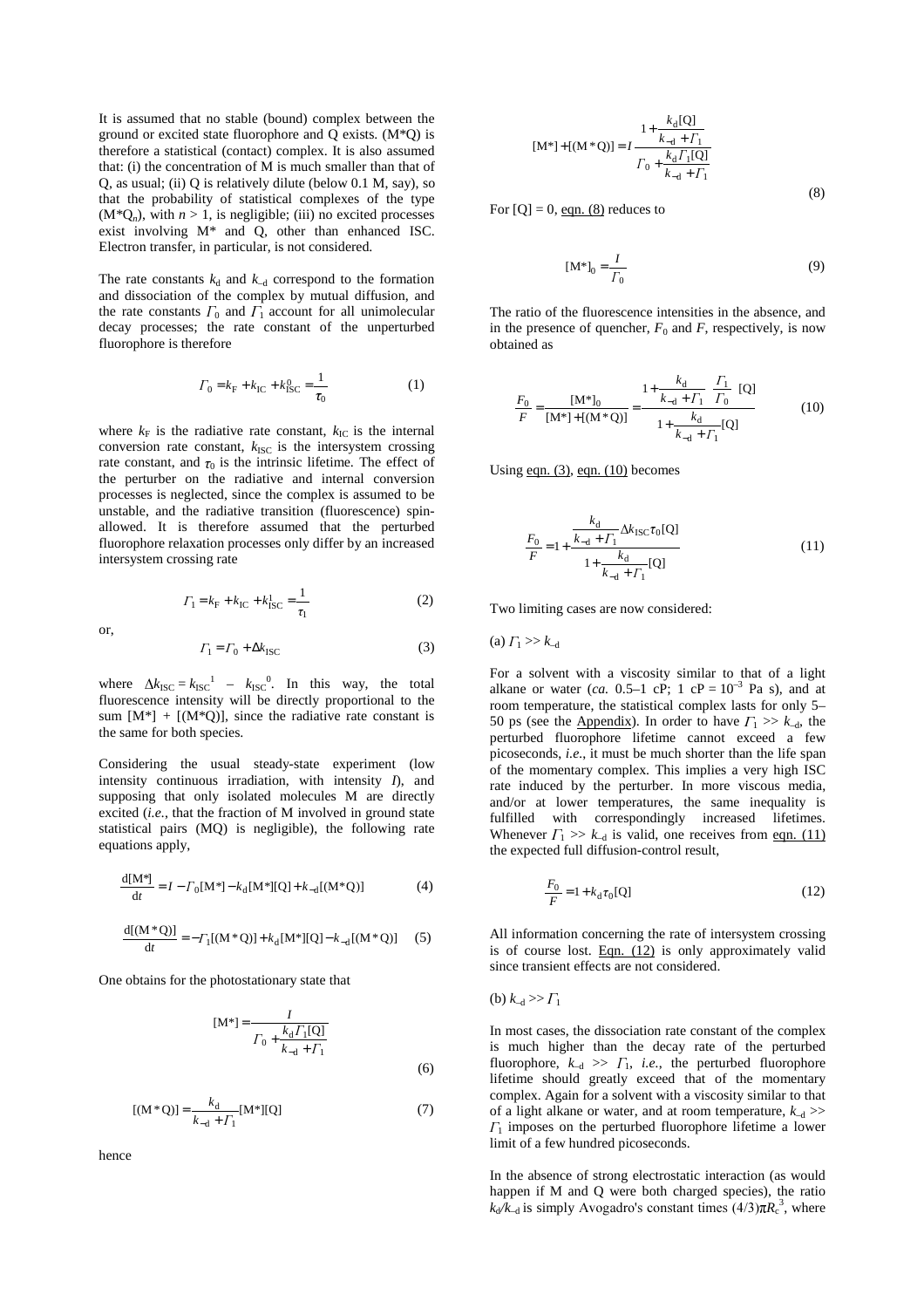$R_c$  is the collision distance for the complex<sup>22–24</sup> (see also the Appendix). In this way,  $k_d/k_d$  is a molar volume,  $V_m$ , close to that of the transient complex  $(M*Q)$ . Eqn. (11) can thus be rewritten as

$$
\frac{F_0}{F} = 1 + \frac{V_m \Delta k_{\text{ISC}} \tau_0 [Q]}{1 + V_m [Q]}
$$
(13)

For dilute solutions of Q,  $V_m[Q] \ll 1$ , and eqn. (13) reduces to

$$
\frac{F_0}{F} = 1 + V_{\rm m} \Delta k_{\rm ISC} \tau_0 [Q] \tag{14}
$$

which has the Stern–Volmer form,  $F_0/F = 1 + k_q \tau_0[Q]$ . The Stern–Volmer bimolecular quenching rate constant  $k<sub>o</sub>$  is therefore related to the unimolecular intersystem crossing rate constants by

$$
k_{\rm q} = V_{\rm m} \Delta k_{\rm ISC} \tag{15}
$$

and the intersystem crossing rate constant of the perturbed fluorophore is

$$
k_{\rm{ISC}}^1 = k_{\rm{ISC}}^0 + \frac{k_{\rm{q}}}{V_{\rm{m}}} \tag{16}
$$

which is the desired relation. An equation identical to eqn. (14) is obtained for the corresponding time-resolved experiment (flash excitation) where  $\tau_{0}/\tau$  is substituted for  $F_0/F$ , again under the assumption that  $V_m[Q] \ll 1$ .

It is of interest to note that the assumptions made above effectively correspond to a fast excited-state equilibrium between  $M^*$  and  $(M^*O)$ . This leads directly to the wellknown result for excimer kinetics (high-temperature  $\limit^{\frac{20}{20}}$  of a singly exponential decay whose decay constant is the average of the intrinsic decay constants of the two species. This result can be generalized and understood as follows: if a certain species participates in several fast equilibria, $\frac{25}{5}$  then the decay of any of those species will be singly exponential, and the common decay rate will be the weighted average of all intrinsic decay rates (one for each species), the weighting factor being the fraction of time spent in each form, or equivalently, the fractional amount of each species. For the present problem one obtains

$$
\Gamma = \frac{1}{\tau} = (1 - \alpha)\Gamma_0 + \alpha\Gamma_1 \tag{17}
$$

where  $\alpha$  is the fraction of M\* present as the statistical complex,

$$
\alpha = \frac{V_{\text{m}}[Q]}{1 + V_{\text{m}}[Q]}
$$
(18)

and using eqn.  $(1)$  and  $(2)$ , eqn.  $(13)$  is obtained from eqn.  $(17)$ .

Owing to the fast equilibrium assumption, the inclusion of direct excitation of statistical ground state complexes (MQ) in the kinetic scheme, important for not too small  $\alpha$ , does not change the final result, eqn. (13).

Within the two species model,  $eqn. (13)$  is more general than  $eqn. (14)$ , because this last equation is only valid if  $V_m[Q] \ll 1$ . However, eqn. (13) will certainly fail if  $V_m[Q]$  $\geq$ 0.1, since then complexes of the type (M<sup>\*</sup>Q<sub>n</sub>), with  $n > 1$ , become significant. This can be shown as follows: using again a molar volume for the complex,  $V_{\text{m}}$ , the probability that a given M\* molecule will have *n* perturbers within that volume, (*i.e.*, that a complex  $(M^*Q_n)$  will be formed), is approximately given by the Poisson distribution,

$$
P(n) = \frac{\overline{n}^n}{n!} \exp(-\overline{n})
$$
 (19)

where  $\bar{n} = V_m[Q]$  is the average number of perturbers in "contact" with a generic M\* fluorophore. Then, for  $V<sub>m</sub>[Q] = 0.1$  the calculated fraction of  $M^*$  involved in complexes is 9.5%, and of these complexes, 94% have  $n = 1$ . But for  $V_m[Q] = 0.5$ , complexes with  $n > 1$  already amount to 25% of all complexes. Consideration of complexes of the type  $(M^*Q_n)$ , with  $n > 1$ , is therefore required for  $V_m[Q] > 0.1$ , at least.

### **B. Concentrated solutions**

Only fast excited state equilibrium (implying moderate perturber efficiency) is considered here. It is assumed that  $M^*$  and  $(M^*Q_n)$   $(n = 1, 2, ...)$  have a common radiative rate constant, but that the ISC rate constant of  $(M^*Q_n)$  is a linear function of *n*. 26

$$
\Gamma_n = \Gamma_0 + n\Delta k_{\text{ISC}} \tag{20}
$$

Eqn. (20) is a key assumption that appears to be experimentally validated by the linearity of Stern–Volmer plots with concentrated quenchers [see eqn. (24) below].

The fraction of each type of complex is approximately given by the Poisson distribution used above. For very concentrated solutions however, the existence of a maximum coordination number (maximum number of quenchers around the fluorophore) must be accounted for. This is particularly important for small fluorophores and bulky quenchers.

The correct distribution, valid for the entire concentration range, is the binomial one,

$$
P(n) = \left(\frac{N}{n}\right)\frac{\overline{n}}{N}\int_{1}^{n} \left(1 - \frac{\overline{n}}{N}\right)^{N-n} \tag{21}
$$

where  $\bar{n} = V_{\text{m}}[Q]$  is the average number of perturbers in "contact" with a generic  $M^*$  fluorophore,  $N = V_m [Q]_0$  is the maximum coordination number, and  $[Q]_0$  is the concentration of the quencher in a pure quencher medium.

As discussed in Section 2A, the decays of M\* and of all the  $(M^*Q_n)$  ( $n = 1, 2,..., N$ ) will be single exponential, with a common decay rate constant given by

 $\Gamma = \sum_{n=0}^{\infty} \binom{n}{n} \frac{n}{N} \left[ 1 - \frac{n}{N} \right] \quad (\Gamma_0 + n \Delta k_{\text{ISC}})$ *n N n n N*  $\left(N\right)$   $\overline{n}$   $\left(\begin{matrix}n \\ n\end{matrix}\right)^{N-n}$  $\sum_{n=0}^{N} {N \choose n} \left( \frac{\overline{n}}{N} \right)^n \left( 1 - \frac{\overline{n}}{N} \right)^{N-n} (r_0 +$ í I  $\overline{1}$ Ì I l  $=\sum_{k=1}^{N} \left(\frac{N}{n}\right)^{n} \left(\frac{\overline{n}}{1-\frac{\overline{n}}{n}}\right)^{N-k}$ ∑ = (22)

or

$$
\Gamma = \Gamma_0 + \overline{n} \Delta k_{\text{ISC}} = \Gamma_0 + V_{\text{m}} \Delta k_{\text{ISC}}[Q] \tag{23}
$$

and a Stern–Volmer relation identical to eqn. (14) follows,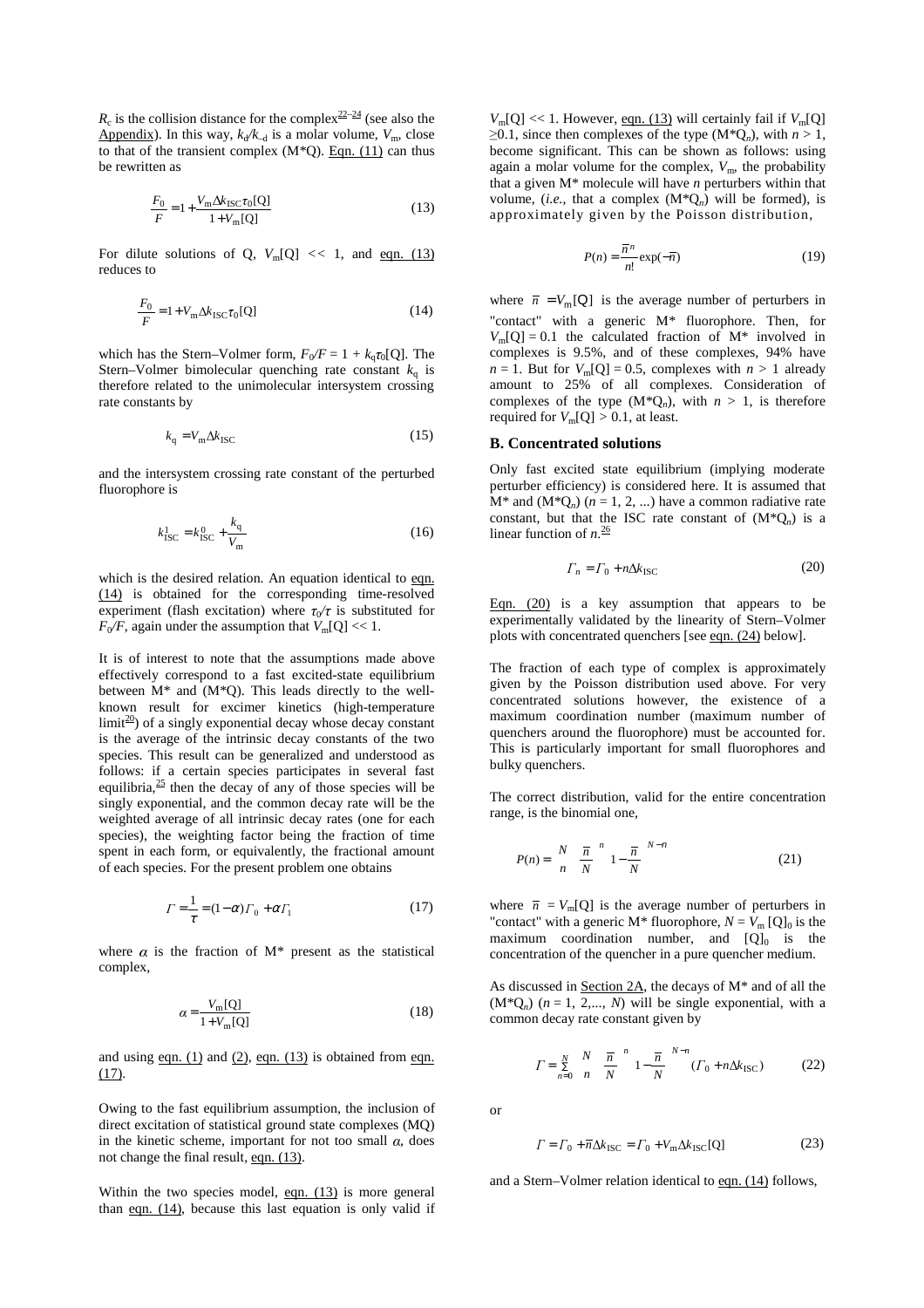$$
\frac{\tau_0}{\tau} = 1 + V_{\text{m}} \Delta k_{\text{ISC}} \tau_0 \text{[Q]}
$$
 (24)

It is thus concluded that eqn. (14) is obeyed for all concentrations of Q, and is in fact more general than eqn. (13)!

## **C. Application**

As an example of the application of eqn. (24), consider the quenching of the fluorescence of a derivative of the fullerene  $C_{70}$  by bromobenzene, in methylcyclohexane– bromobenzene mixtures at room temperature. $27$  A linear Stern–Volmer plot is obtained for the entire concentration range, with a quenching rate constant of  $1.4 \times 10^8$  dm<sup>3</sup> mol<sup>-1</sup>  $1$  s<sup>-1</sup>, *i.e.*, well below diffusion control. Using van der Waals radii of 0.53 and 0.30 nm for the  $C_{70}$  derivative and for the quencher molecule, respectively, a molar volume of  $1.4 \text{ dm}^3 \text{ mol}^{-1}$  is obtained for the encounter complex. From eqn. (24), one thus obtains that  $\Delta k_{\text{ISC}} = k_{\text{ISC}}^1 - k_{\text{ISC}}^0 = 9.7 \times$  $10^7$  s<sup>-1</sup>. Since the ISC rate of the unperturbed fullerene derivative in pure methylcyclohexane is  $9.1 \times 10^8$  s<sup>-1</sup>,  $\frac{27,28}{ }$  it follows that  $k_{\text{ISC}}^1 = 1.0 \times 10^9 \text{ s}^{-1}$ .

#### **3. Kinetics in a rigid medium**

For the external heavy atom quenching of the fluorescence of an excited molecule M\* by a quencher Q in a rigid medium, the statistical complexes are static, since molecular translational motion is negligible in the time scale of interest. In this way, in order to have a significant effect, relatively concentrated solutions are required. This implies that not only the (M\*Q) complex will be present, but that complexes of the type  $(M^*Q_n)$   $(n = 2, 3,..., N)$  will also exist in significant amounts. Assuming again that M\* and  $(M^*Q_n)$  have a common radiative rate constant, but that the ISC rate constant of  $(M^*Q_n)$  is given by eqn. (20), the global fluorescence intensity will be given by

$$
F = P(0)F_0 + P(1)\frac{\Phi_1}{\Phi_0}F_0 + P(2)\frac{\Phi_2}{\Phi_0}F_0 + \dots + P(N)\frac{\Phi_N}{\Phi_0}F_0
$$
 (25)

where

$$
\frac{\Phi_n}{\Phi_0} = \frac{1}{1 + n\Delta k_{\text{ISC}}\tau_0}
$$
\n(26)

Here, and in opposition to the dynamic case, inclusion of direct absorption of exciting light by the static complexes in the kinetic model is mandatory, since  $F$  deviates from  $F_0$ only for significant fractions of (M\*Q*n*).

Using eqn. (21) and (26), eqn. (25) can finally be rewritten as

$$
\frac{F}{F_0} = \sum_{n=0}^{N} \binom{N}{n} \left(\frac{\overline{n}}{N}\right)^n \left(1 - \frac{\overline{n}}{N}\right)^{N-n} \frac{1}{1 + n\Delta k_{\text{ISC}}\tau_0} \tag{27}
$$

From this equation, a curved Stern–Volmer plot is predicted.

A limiting situation can be obtained from eqn. (27): if the complexes are essentially nonfluorescent, then eqn. (27) reduces to

$$
\frac{F}{F_0} = \left(1 - \frac{\overline{n}}{N}\right)^N\tag{28}
$$

Eqn. (28) can in principle be used to obtain  $V<sub>m</sub>$  and  $N$  from experiment. If  $\overline{n} \ll N$  and *N* is large, eqn. (28) becomes

$$
\frac{F}{F_0} = \exp(-V_{\rm m}[\mathbf{Q}])\tag{29}
$$

*i.e.*, a Perrin type<sup>29</sup> static quenching is obtained.

For the time-resolved experiment (flash excitation), a nonexponential decay law is predicted by the model:

$$
I(t) = \sum_{n=0}^{N} {N \choose n} \left( \frac{\overline{n}}{N} \right)^n \left( 1 - \frac{\overline{n}}{N} \right)^{N-n} \exp[(-\Gamma_0 + n\Delta k_{\text{ISC}})t] \tag{30}
$$

or, finally

$$
I(t) = \exp(-\Gamma_0 t) \left[ 1 - \frac{\overline{n}}{N} (1 - e^{-\Delta k_{\rm ISC} t}) \right]^N
$$
 (31)

If  $\bar{n} = N$ , the decay is singly exponential for all times. If  $\overline{n}$  << *N*, and *N* is large, the general eqn. (31) reduces to

$$
I(t) = \exp(-\Gamma_0 t) \exp[-\overline{n}(1 - e^{-\Delta k_{\rm ISC}t})]
$$
(32)

For long times, an exponential decay is recovered, with a fractional amplitude equal to the fraction of unperturbed molecules. For very short times, the decay is again exponential, with a decay constant  $\overline{\Gamma} = \Gamma_0 + \overline{n} \Delta k_{\text{ISC}}$ , as in a fluid medium. It is interesting to note that a decay law mathematically identical to eqn. (32) occurs in several dynamic quenching processes in micelles.<sup>30(ref.therein)</sup>

Analysis of the experimental steady state intensity *vs.* [Q], eqn. (27), or of the experimental decay for a single quencher concentration, eqn. (31), should allow the determination of  $V_m$ , N, and  $\Delta k_{\text{ISC}}$ .

## **4. Discussion and conclusions**

For external heavy atom quenching in fluid solution, a simple Stern–Volmer kinetics is usually observed, and the magnitude of the effect is measured by the bimolecular quenching rate constant. However, it is the unimolecular  $S_1 \rightarrow T_n$  intersystem crossing rate constant of the perturbed fluorophore in the perturber–fluorophore complex that can be directly compared with that of the unperturbed fluorophore. In this communication, a simple kinetic model for external heavy atom quenching in fluid solution was presented, yielding the observed Stern–Volmer behaviour for the whole composition range, and from it an explicit expression for decay rate constant,  $eqn. (23)$ , and unimolecular  $S_1 \rightarrow T_n$  intersystem crossing rate constant of the perturbed fluorophore, eqn. (16), are obtained. The calculation of the intersystem crossing rate constant by means of this relation requires the calculation of the molar volume associated to the complex,  $V_m$ . This volume may be estimated (from M and Q molecular dimensions) with reasonable accuracy. For the external heavy atom quenching of the fluorescence in a rigid medium, simple expressions for the fluorescence intensity, eqn. (27), and for the fluorescence decay, eqn.  $(31)$ , were obtained. Analysis of experimental results should in this case allow the independent determination of  $V_m$ , of  $N$ , and of the unimolecular  $S_1 \rightarrow T_n$  intersystem crossing rate constant of the perturbed fluorophore.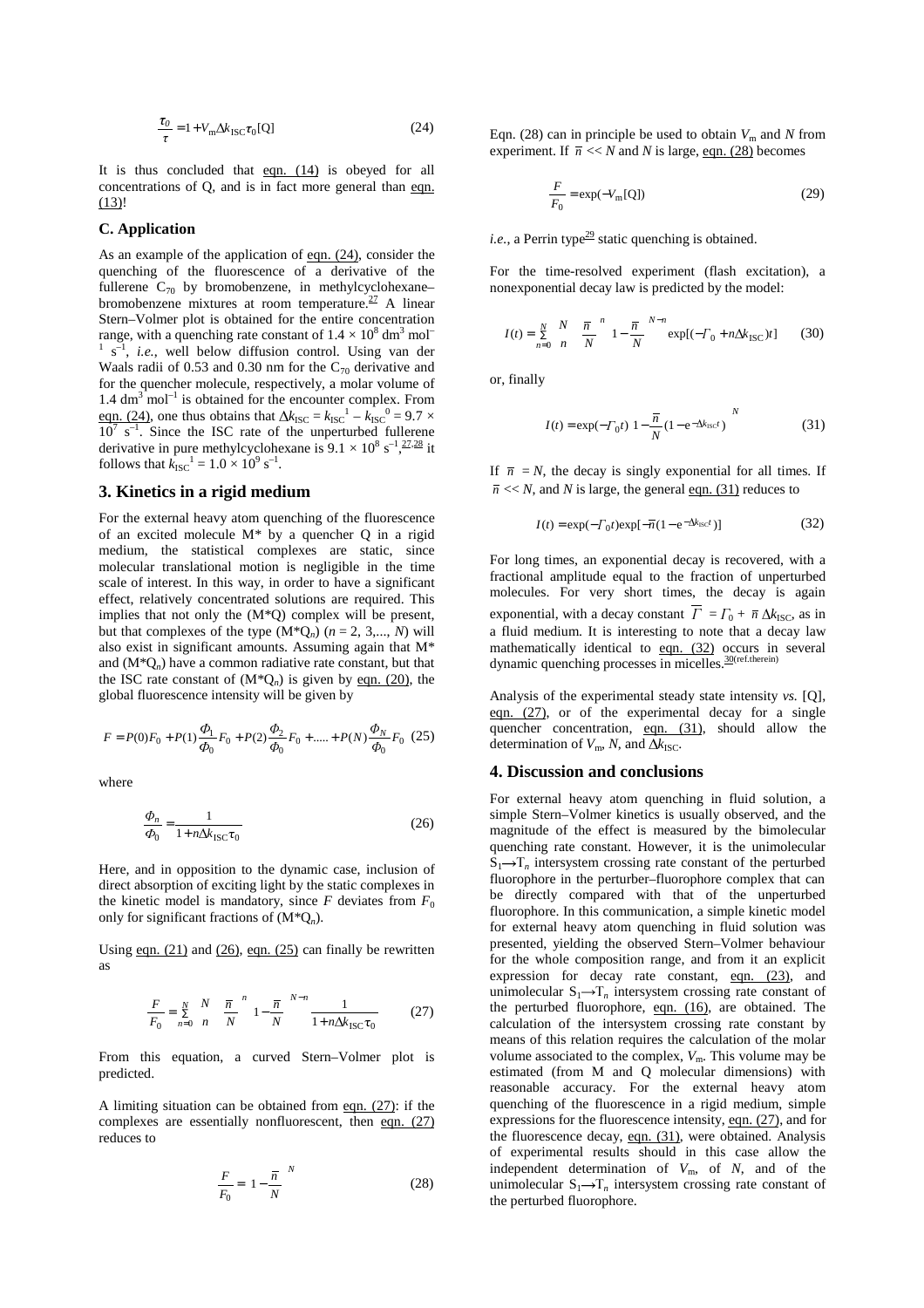### **Acknowledgements**

The program Praxis XXI (contract PCEX/P/QUIM/106/96, FCT, Portugal), supported this work.

# **Appendix—equilibrium constant for a statistical complex (MQ)**

Suppose that M and Q are solutes, whose molecules are spheres of radii  $R_M$  and  $R_O$ , respectively, immersed in a continuum. $31$  Suppose further that the concentration of Q is much higher than that of M. If the encounter complex (MQ) is defined as the entity made up by the joined spheres, with a center-to-center distance  $R_c = R_M + R_Q$  (collision diameter), and if the complex is formed only by chance (statistical complex), then the fraction of M molecules present as the collision complex is always negligible, except for very concentrated solutions of Q, where most of the spheres are forced into permanent contact. This happens because for relatively dilute solutions, the probability of finding a Q molecule in contact with a M molecule is essentially zero (it is the probability of a single value out of a continuous distribution).

If however the collision complex is defined as a somewhat more loose entity, for which the center-to-center distance is contained between  $R_c$  and  $R_c + \Delta R$ , then a finite fraction of pairs will exist in the form of collision complexes. This second definition of statistical complexes is more realistic, given the molecular (granular) nature of the solvent, which leads to encounter processes, as opposed to gas phase collisions. If  $\Delta R$  is arbitrarily chosen as  $\Delta R = (2^{1/3})$  – 1)  $R_c = 0.26$   $R_c$ ,  $\frac{32}{2}$  then the volume of the spherical shell around M that can be occupied by the center of a Q molecule is exactly  $v = (4/3)\pi R_c^3$ . The probability of finding an M molecule with a nearby Q molecule, with a center between  $R_c$  and  $R_c + \Delta R$ , will thus be  $N_o$  *v/V*, where  $N<sub>O</sub>$  is the total number of Q molecules, and *V* is the volume of solution. This probability can be rewritten as [Q]  $N_A v$ , or [Q]  $V_m$ , where  $N_A$  is Avogadro's constant and  $V_m$  is a molar volume,  $V_m = v N_A$ . In this way, the number of M molecules present as complexes is [Q]  $V_m N_M$ , while that present as free M molecules is  $(1 - [Q] V_m) N_M$ . The corresponding concentrations are then [Q]  $V_m N_M/V$  and (1)  $-$  [Q]  $V_m$ )  $N_M/V$ , respectively. If the possibility of complexes with two or more Q molecules is to be discarded, then one must have  $V_m[Q] \ll 1$ , and the concentrations of complexed and free M molecules become [Q]  $V_m N_M/V$  and  $N_M/V$ . The equilibrium constant for the formation of the complex is therefore

$$
K = \frac{V_{\text{m}}[Q](N_{\text{M}}/V)}{[Q](N_{\text{M}}/V)} = V_{\text{m}}
$$

Since this constant can also be written in terms of the kinetic rate constants for the formation and dissociation of the complex,  $k_d$  and  $k_{-d}$ , the relation  $V_m = k_d/k_{-d}$  is finally obtained.

This relation allows the calculation of  $k_{-d}$  from the values of  $k_d$  and  $V_m$ . Using the well-known approximate relation  $k_d = (8RT)/(3\eta)$ , where *R* is the perfect gas constant, *T* is the temperature, and  $\eta$  is the viscosity of the medium, one obtains  $k_{-d} = (2k_B T)/(\pi R_c^3 \eta)$ , where  $k_B$  is the Boltzmann constant. If  $T = 300$  K,  $R_c = 3$  Å, and  $\eta = 1$  cP =  $10^{-3}$  Pa s, then  $k_{-d} = 10^{11} \text{ s}^{-1}$ , and the lifetime of the statistical complex, 1/*k*–d, is 10 ps.

## **References**

- 1 (*a*) F. Perrin, *J. Phys. Radium*, 1926, **7**, 390; (*b*) F. Perrin, *J. Chim. Phys.*, 1928, **25**, 531; (*c*) F. Perrin, *Fluorescence*, Hermann, Paris, 1931.
- 2 D. S. McClure, *J. Chem. Phys.*, 1949, **17**, 905.
- 3 M. Kasha, *J. Chem. Phys.*, 1952, **20**, 71.
- 4 S. P. McGlynn, R. Sunseri and N. Christodouleas, *J. Chem. Phys.*, 1962, **37**, 1818.
- 5 T. Medinger and F. Wilkinson, *Trans. Faraday Soc.*, 1965, **61**, 620.
- 6 S. K. Lower and M. A. El-Sayed, *Chem. Rev.*, 1966, **66,** 199.
- 7 A. R. Horrocks and F. Wilkinson, *Proc. R. Soc. London, Ser. A*, 1968, **A306**, 257.
- 8 R. P. DeToma and D. O. Cowan, *J. Am. Chem. Soc.*, 1975, **97,** 3283.
- 9 J. Bendig, S. Helm and D. Kreysig, *Chem. Phys. Lett.*, 1978, **54**, 466.
- 10 H. Dreeskamp and J. Pabst, *Chem. Phys. Lett.*, 1979, **61**, 262.
- 11 (*a*) S. A. Nairn, C. L. Braun, P. Caluwe and M. Szwarc, *Chem. Phys. Lett.*, 1978, **54**, 469; (*b*) R. S. Davidson, R. Bonneau, J. Joussot-Dubien and K. R. Trethewey, *Chem. Phys. Lett.*, 1980, **74**, 318.
- 12 M. A. Morgan and G. C. Pimentel, *J. Phys. Chem.*, 1989, **93**, 3056.
- 13 J. M. G. Martinho, *J. Phys. Chem.,* 1989, **93**, 6687.
- 14 G. Basu, K. M. Kubasic and D. Anglos, *J. Phys. Chem.*, 1993, **97**, 3956.
- 15 B. F. Minaev, S. Knuts and H. Agren, *Chem. Phys.*, 1994, **181**, 15.
- 16 T.-S. Kim, Y. S. Choi and K. Yoshihara, *Chem. Phys. Lett.*, 1995, **247**, 541.
- 17 M. Maeda, U. Graf and S. Hirayama, *Chem. Phys. Lett.*, 1996, **257**, 175.
- 18 S. S. Jayanthi and P. Ramamurthy, *J. Chem. Soc. Faraday Trans.*, 1998, **94**, 1675.
- 19 N. J. Turro, *Modern Molecular Photochemistry*, Benjamin, Menlo Park, CA, 1978.
- 20 J. B. Birks, *Photophysics of Aromatic Molecules*, Wiley, New York, 1970.
- 21 Y. Shimizu and T. Azumi, *J. Phys. Chem.*, 1982, **86**, 22.
- 22 M. Eigen*, Z. Phys. Chem. (Munich)*, 1954, **1**, 176.
- 23 R. M. Fuoss, *J. Am. Chem. Soc.*, 1958, **80**, 5059.
- 24 J. I. Steinfeld, J. S. Francisco and W. L. Hase, *Chemical Kinetics and Dynamics*, Prentice-Hall, Upper Saddle River, NJ, 2nd edn., 1999.
- 25 For the purposes of the discussion, 'fast' means 'occurring on a time scale much shorter than that of the fastest intrinsic decay'.
- 26 J. Najbar, *Chem. Phys. Lett.*, 1982, **90**, 154.
- 27 S. Foley, M. N. Berberan-Santos, A. Fedorov, D. J. McGarvey, C. Santos and B. Gigante, in *Recent Advances in the Chemistry and Physics of Fullerenes and Related Materials*, ed. P. V. Kamat, D. M. Guldi and K. M. Kadish, Electrochem. Soc., Pennington, NJ, 1999, vol. 7, pp. 368–380.
- 28 S. Foley, M. N. Berberan-Santos, A. Fedorov, D. J. McGarvey, C. Santos and B. Gigante, *J. Phys. Chem. A*, 1999, **103**, 8173.
- 29 F. Perrin, *C. R. Acad. Sci. (Paris)*, 1924, **178**, 1978.
- 30 E. N. Bodunov, M. N. Berberan-Santos and J. M. G. Martinho, *Chem. Phys. Lett.*, 1998, **297,** 419.
- 31 In Fuoss's derivation, ref. 23, both particles are pointlike and the collision complex is defined as a pair for which the distance between particles is smaller or equal than a certain value *a*.